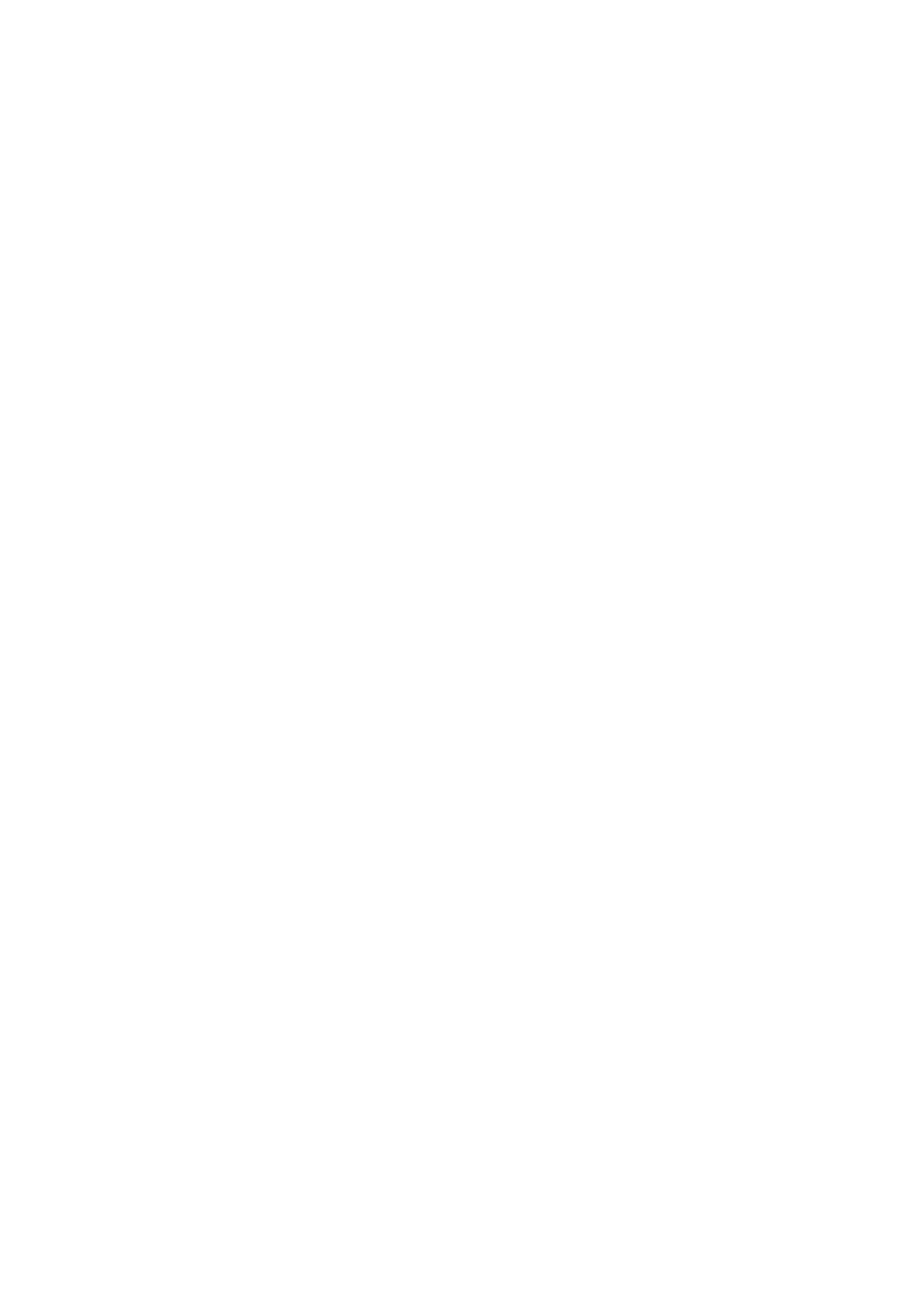Western Australia

# Pay-roll Tax (Indigenous Wages) Rebate Regulations 2016

### **Contents**

| 1. | Citation                                 |  |
|----|------------------------------------------|--|
|    | Commencement                             |  |
| 3. | Indigenous wages subsidy: section $3(2)$ |  |
|    | <b>Notes</b>                             |  |
|    | Compilation table                        |  |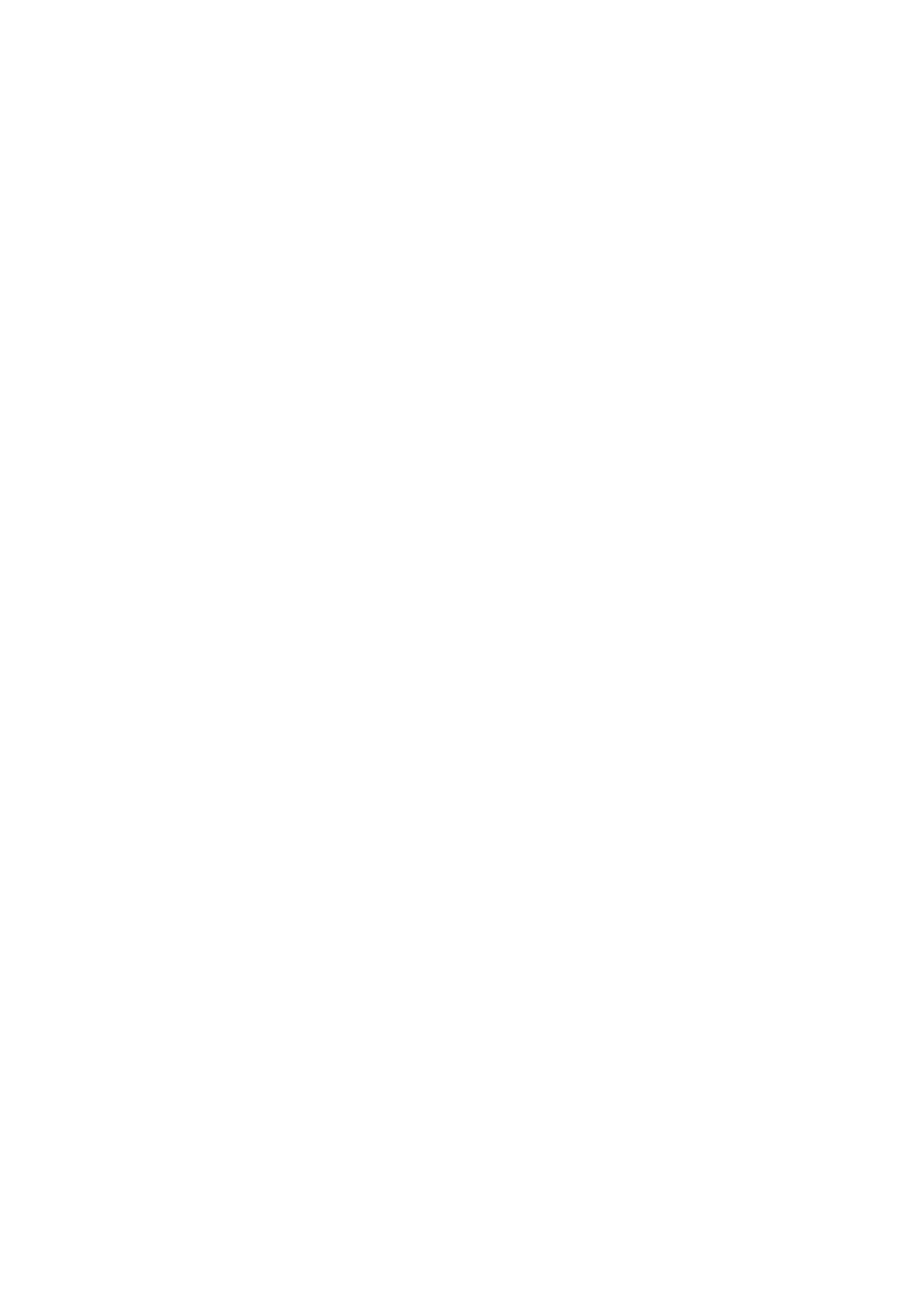Pay-roll Tax (Indigenous Wages) Rebate Act 2012

## Pay-roll Tax (Indigenous Wages) Rebate Regulations 2016

#### 1. Citation

 These regulations are the Pay-roll Tax (Indigenous Wages) Rebate Regulations 2016.

#### 2. Commencement

These regulations come into operation as follows —

- (a) regulations 1 and  $2$  on the day on which these regulations are published in the Gazette;
- (b) the rest of the regulations on the day after that day.

#### 3. Indigenous wages subsidy: section 3(2)

- (1) This regulation has effect during an assessment year commencing on or after 1 July 2015.
- (2) A Commonwealth indigenous wages subsidy is prescribed for the purposes of paragraph (b) of the definition of *indigenous wages subsidy* in section  $3(2)$  of the Act.
- (3) A Commonwealth indigenous wages subsidy is a wages subsidy provided —
	- (a) by the Commonwealth to employers who employ indigenous persons (indigenous employees); and
	- (b) in respect of indigenous employees
		- (i) as Employer Incentive Funding under the scheme known as the Community Development Program carried on in accordance with the Remote Jobs and Communities Program (RJCP) Funding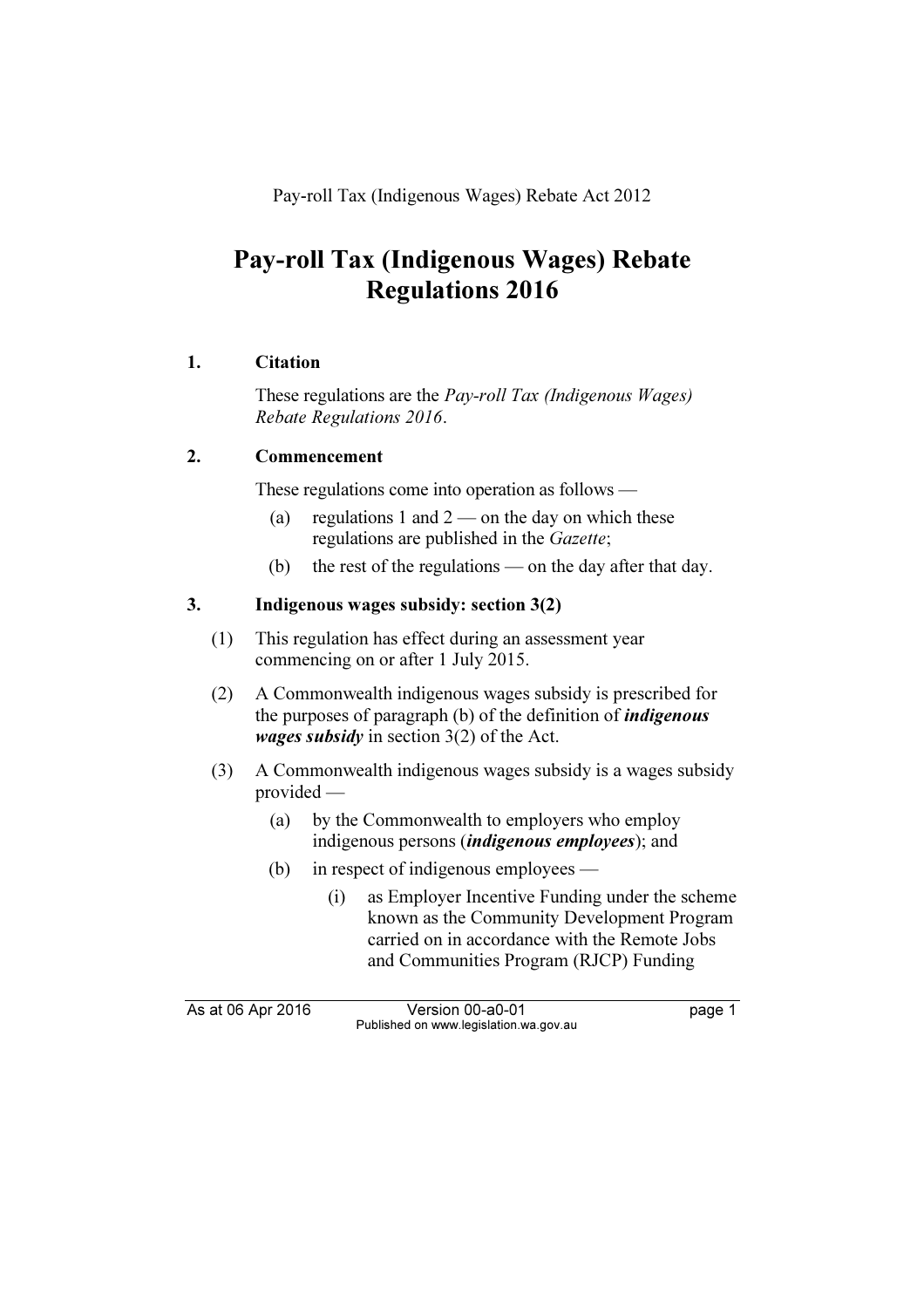## r. 3

Agreement 2013-2018, as amended from time to time; or

 (ii) as a Long Term Unemployed and Indigenous Wage Subsidy under the scheme known as Jobactive in accordance with a Jobactive Deed 2015-2020, as amended from time to time.